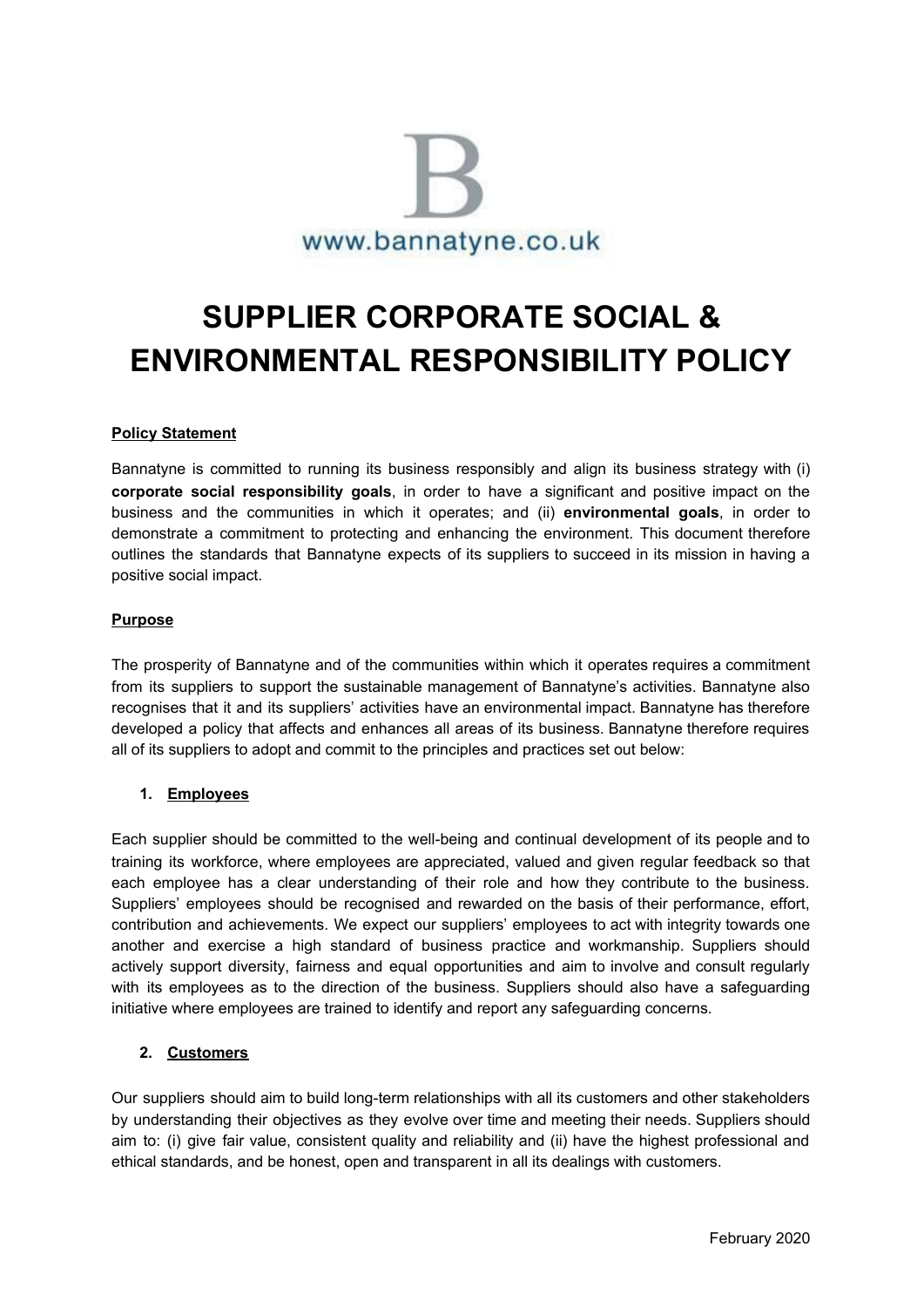# **3. Suppliers**

Our suppliers should aim to create and maintain strong relationships with its key suppliers and contractors. Our suppliers should choose suppliers that share its ethos in relation to employment practices, quality and environmental controls. This should be communicated to all suppliers and potential suppliers.

#### **4. Health & Safety**

All suppliers should aim to achieve and maintain the highest standards of health and safety and provide a safe and healthy working environment for all its activities. Our suppliers should have a current and effective written health and safety policy that is regularly reviewed and updated.

# **6. The Community**

Our suppliers should recognise and understand the significance of the local community within which it operates. Suppliers should therefore aim to enhance its contribution to the community by being sensitive to the needs of local people and groups and promoting ethical and socially responsible trading.

# **5. Environment**

In implementing its commitment to managing its environmental impact properly, each supplier shall:

- 1. **Legislation**. Comply as a minimum with all relevant environmental legislation, as well as other environmental requirements. Suppliers should also seek to take a proactive approach to future requirements.
- 2. **Risk assessments**. Ensure that it uses risk assessments in order to identify potential environmental risks for its businesses.
- 3. **Understanding**. Attempt to develop a wider understanding of environmental issues among its suppliers, employees and customers.
- 4. **Policies**. Regularly review its policies to ensure that they remain properly aligned to the need to reduce waste and encourage the most effective utilisation of scarce resources.
- 5. **Suppliers**. Attempt to work with suppliers who have compatible policies for managing their impact on the environment.
- 6. **Review**. Ensure that its environmental and social efforts are continually reviewed, updated and communicated to all staff.
- 7. **Manage waste**. Ensure that waste generated by its business operations should be managed according to the principles of reduction, re-use and recycling.
- 8. **Recycling**. Aim to continuously improve its environmental performance, particularly with regards to the recycling and re-use of paper, bottles, packaging and recycling of all paper products, ink or toner cartridges.
- 9. **Paper**. Where possible, use recycled or ecologically-friendly paper.
- 10. **Printing**. Reduce its consumption of resources and improve the efficiency of those resources by printing in black and white and double-sided where practicable.
- 11. **Natural resources**. Ensure that environmental considerations are integrated into its business decisions. By this, it shall seek to conserve natural resources through the responsible use of energy, water and materials but also maintaining the quality of service expected by its customers.